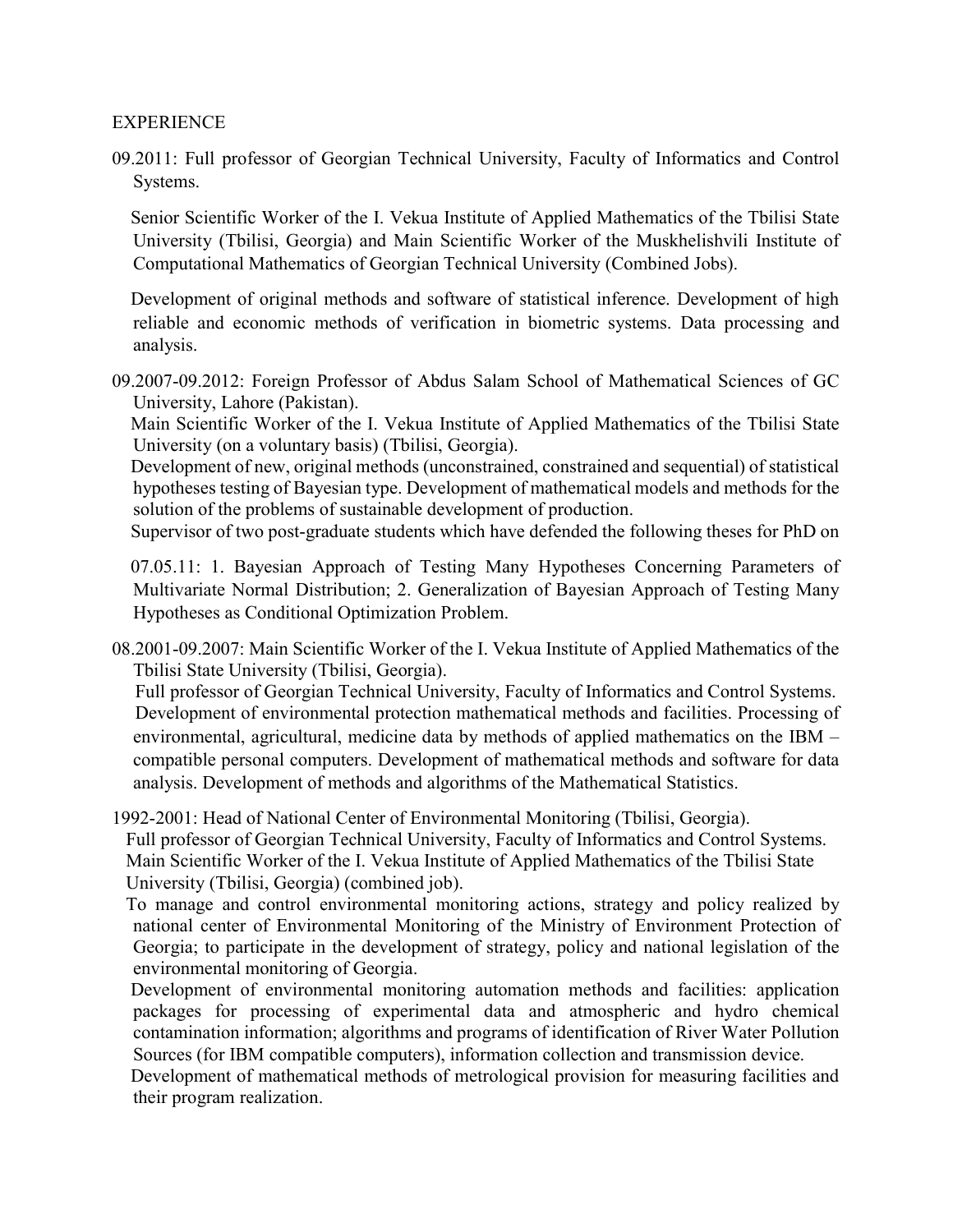Developed packages for environmental monitoring automation and processing of experimental data have taken the first place and were awarded by the main prize at the program products exhibition, which developed and held in Georgia on June 1999 in Georgian Technical University.

1981-1992: Chief of Automated Information-Measurement systems department at Tbilisi Scientific Production Association "Analytical Instruments".

Professor of Georgian Technical University, Faculty of Informatics and Control Systems.

 Development of automated pollution level control systems for Rivers Kura (Tbilisi, Georgia), Moscow (Moscow, Russia), Tom (Kemerovo, Russia), Odessa mineral fertilizer plant (Odessa, Ukraine), Riga waste waters (Riga, Latvia); software of AMA-203, AMA-206 multichannel automatic analyzers for various water component measurements; application packages for measurement information processing; mathematical methods, algorithms and programs for various analytical instruments, in particular, for the special measure instruments.

 Software of automated wastewater contamination control system (Riga, Latvia) took the first place at the international forum in 1991 (Togliatti, Russia) in which many companies from different countries participated. The work was executed in the frame of ecological program of the Baltic Sea.

1977-1981: Laboratory chief at Scientific Production Association "Elva" (Tbilisi, Georgia).

 Associated Professor of Georgian Technical University, Faculty of Informatics and Control Systems.

 Development of special algorithms and programs of processing of radiolocation information for detection and tracking the group of moving objects (airplanes, rockets, submarines) for their devastation.

 Development of algorithms and programs of standard software for commercial and special computers; software and mathematical support of Management Information System for various engineering processes.

1974-1977: Post-graduate study at the Moscow Power Institute (Technical University) – МЭИ, chair of applied mathematics, Moscow, Russia; junior scientific worker of the chair of applied mathematics (Moscow, Russia).

 Development of special methods, algorithms and programs of radiolocation measurement information processing for detection and tracking of moving objects (airplanes, rockets) for special units.

1972-1974: Engineer at Scientific Research Institute of Industry automation (Gori, Georgia). Participation in development of automation methods for food industry.

## LECTURER EXPERIENCE

1975-1976 - lecturer in Moscow Energy Institute (in Russian).

1979-1993 – associate professor and full professor of the Georgian Technical University, the chairs of computer sciences and the information measurement instrumentation (in Georgian and in Russian).